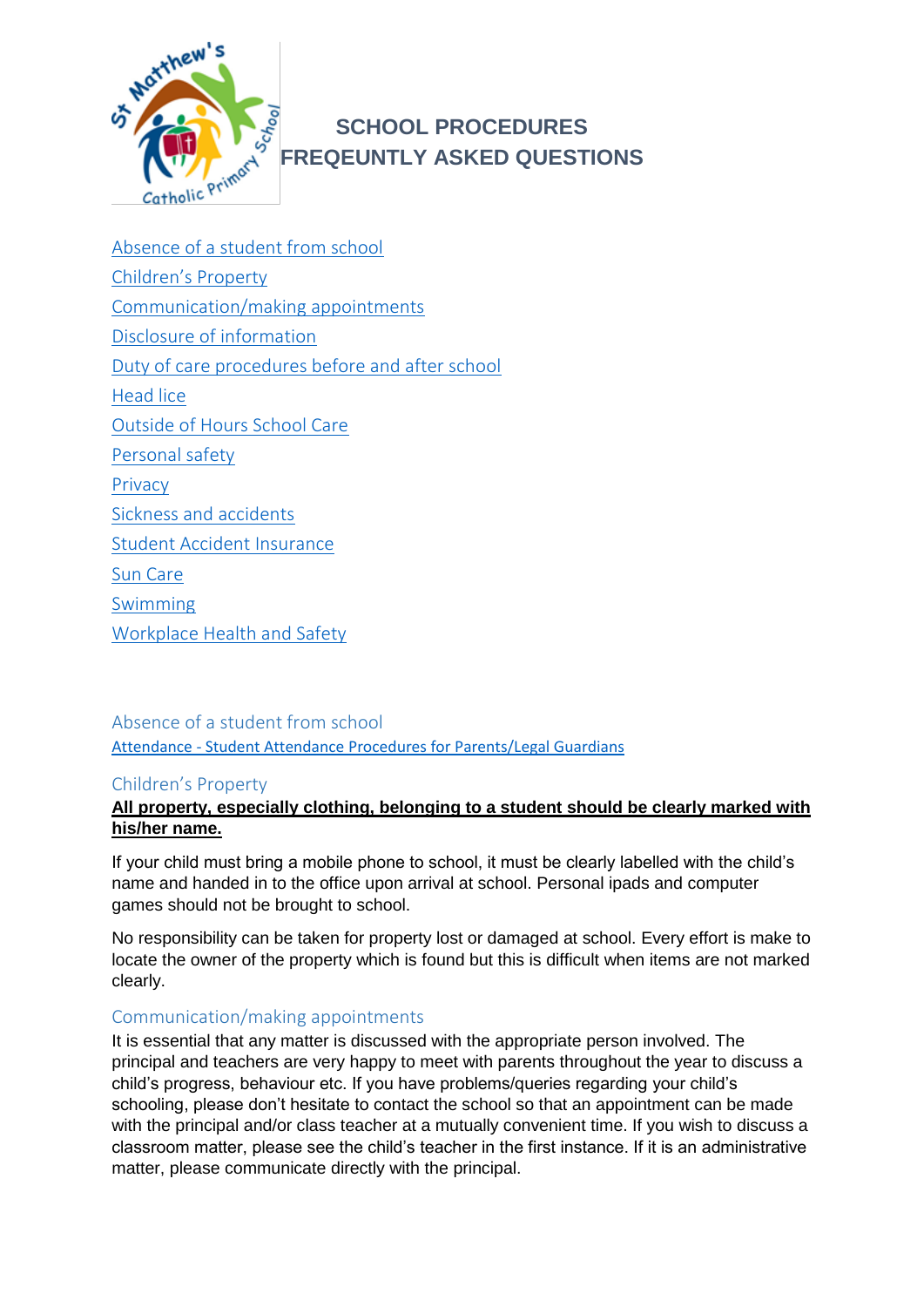# <span id="page-1-0"></span>Disclosure of information

At the time of enrolment parents/guardians are required to inform the principal or relevant staff of any issues or conditions which may affect your child's learning. Failing to disclose known conditions may result in a review of enrolment of your child. It is the aim of any review process to ensure that the school is able to cater for your child's educational and individual needs.

## <span id="page-1-1"></span>Duty of care procedures before and after school

School starts at 8.30am. Students are expected to be at school by 8.20am so they are not late for class. Teacher supervision is provided from 8.15am. St Matthew's OSHC offer supervision from 6.30am. Morning tea is from 10.45am to 11.15am. Students eat during the first half and play in the second half. Lunch is from 1.15pm to 1.55pm. Students eat from 1.15pm to 1.30pm and play from 1.30pm to 1.55pm. School concludes at 2.55pm. Students are supervised in the pick up area until 3.30pm. Any students still remaining at school at 3.30pm are taken to St Matthew's OSHC.

#### <span id="page-1-2"></span>Head lice

Head lice are a common problem that can only be defeated by vigilance from parents/guardians. All children with hair below the collar should have their hair put up or tied up. Please check your child's hair on a regular basis and treat appropriately at the first sign of head lice. If your child's hair shows signs of head lice at school, you will be contacted and you will need to treat your child before they return to school.

## <span id="page-1-3"></span>Outside of Hours School Care

<https://extranet.bne.catholic.edu.au/parent/stmatthews/ourschool/Pages/oshc.aspx>

# <span id="page-1-4"></span>Personal safety

Each person is unique and has responsibility for his/her own body. Each child has a right to feel safe and to be safe. Our personal development program aims to give the children the knowledge and strategies to enable them to cope with situations they encounter in their everyday life.

#### <span id="page-1-5"></span>Privacy

Please be assured that personal details about your family will be kept in the strictest confidence and information only passed on to those directly involved with the education of your child. Please note that we cannot give out either addresses or phone numbers of families enrolled in the school. If your number is silent, please inform the principal at the time of enrolment.

Brisbane Catholic Education considers all personal, sensitive and health information of parents/guardians, students and prospective employees (considered Brisbane Catholic Education's "consumers" under the Act) to be private and only uses information collected and recorded to fulfil the educational mission of the Catholic Archdiocese of Brisbane. If you would like further information about the way Brisbane Catholic Education or a particular school manages the personal information it holds, please contact Brisbane Catholic Education via email at [privacy@bne.catholic.edu.au](mailto:privacy@bne.catholic.edu.au) or telephone the Privacy Officer directly at Brisbane Catholic Education Centre on 3840 0400 or write to Brisbane Catholic Education, Attention: Privacy Officer at GPO Box 1201, Brisbane QLD 4001.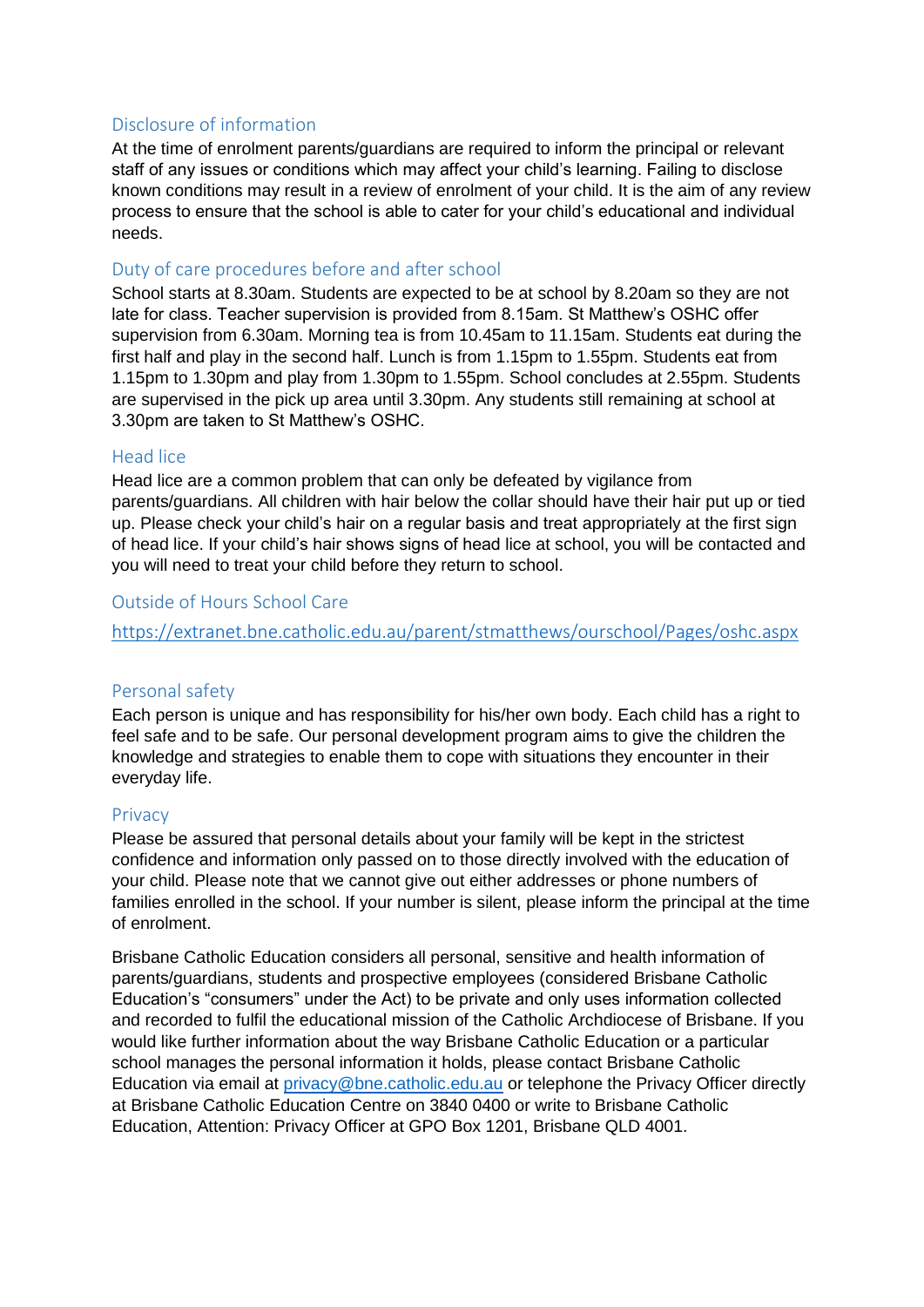## <span id="page-2-0"></span>Sickness and accidents

## **Appointments**

If doctor, dentist or other appointments must be made during school hours it is essential that the class teacher and school office are given early notice to ensure that your child does not miss important work. Notification should be given via phone call, email or in person or a letter sent with the child stating the time the child will be leaving school and whether or not they will be returning to school after the appointment and who will be collecting your child/children.

The child/children will be sent to the school office to be collected by the nominated parent/guardian at which time the parent/guardian must sign the child/ren out as an "early departure" on the electronic attendance computer located at student reception.

Please note that only persons listed as Parent/Legal Guardian/Emergency Contact for that student are able to sign the student in or out.

#### **Contagious conditions**

When children have contagious conditions they should remain at home until they are no longer contagious. The principal or their delegate has the right to exclude a student from school until it has been established that the child is no longer contagious. The principal will follow the current regulations of the Department of Health concerning readmission of students who have had an infectious disease.

Medical Information - [Communicable Diseases](https://extranet.bne.catholic.edu.au/parent/stmatthews/ourschool/Lists/Forms%20and%20Documents/Forms/AllItems.aspx)

## **First Aid**

In case of minor accidents or illnesses, the matter will be dealt with by an appointed first aid officer. All teachers and designated first aid officers are trained in first aid and all staff are trained annually with current CPR practices. In most instances, cold packs are used to treat injuries and cuts and grazes are cleaned and covered. If your child is allergic to standard band aids, you will need to advise the school in writing and you will need to supply the office with the appropriate band aids. For any serious injuries, you will be contacted by a member of the office staff. Please note that the school can only administer medication, prescribed or "over the counter" if it is clearly labelled in it's original container accompanied by a Medication Authority signed by the parent/guardian. Prescribed medication must have the pharmacy label instructions attached on the packet/bottle.

[Medical Information -](https://extranet.bne.catholic.edu.au/parent/stmatthews/ourschool/Lists/Forms%20and%20Documents/Forms/AllItems.aspx) Medication Authority

Policies - [Injury, Illness and Medication Policy](https://extranet.bne.catholic.edu.au/parent/stmatthews/ourschool/Lists/Forms%20and%20Documents/Forms/AllItems.aspx)

# **Serious injury or illness**

In all cases of suspected serious injury, illness or where there is uncertainty, medical assistance will be sought. The normal procedure is to contact the ambulance first in an emergency while at the same time trying to contact the parent/guardian. Your child is covered for ambulance while in the care of the school. The focus of our procedures will always be to ensure the wellbeing of your child.